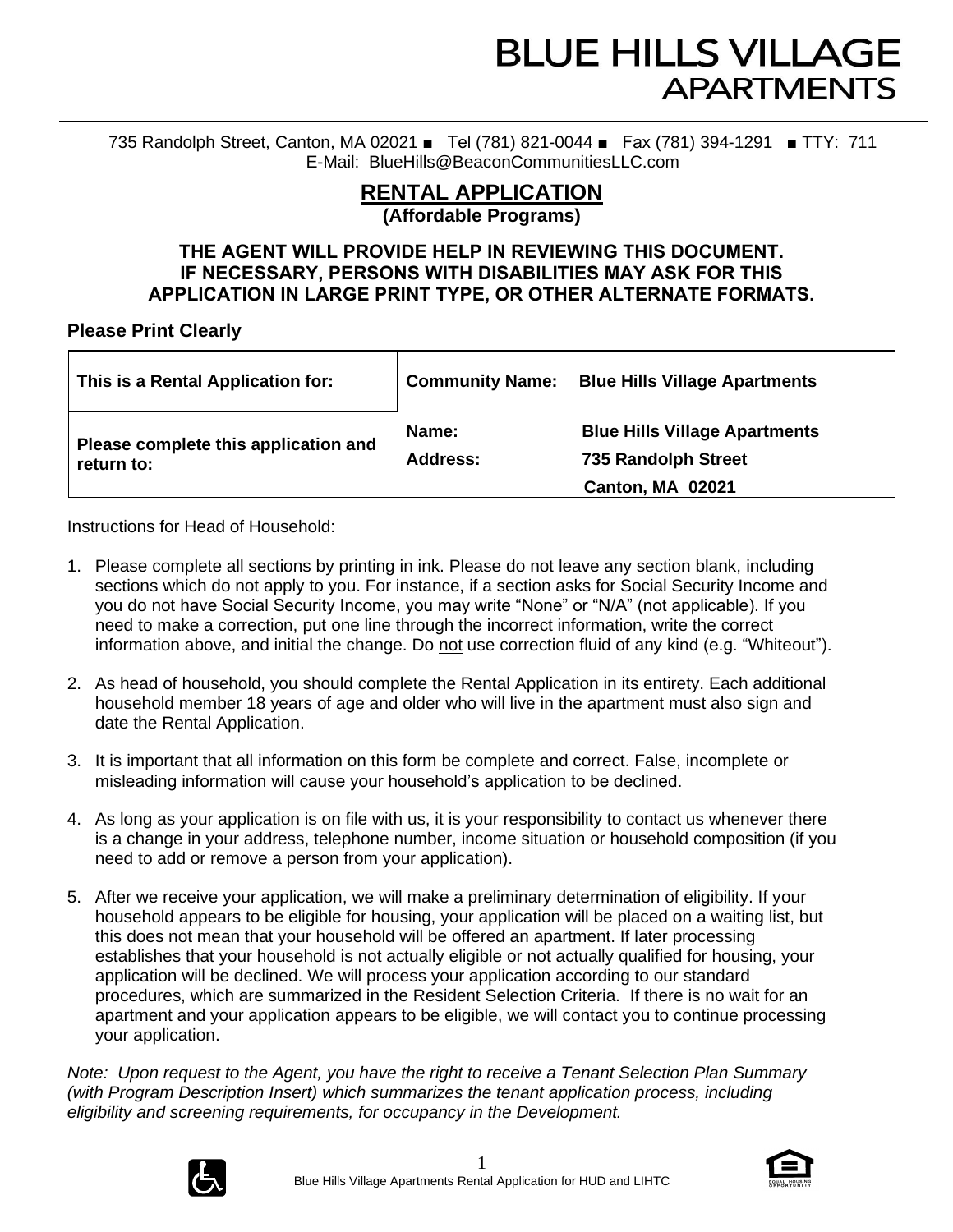For Office Use Only Place date/time stamp here

## **A. GENERAL INFORMATION**

|               | Applicant Name(s):                                                                                                                                                                                                                                                                                                                                                                                               |                                                   |                             |     |                                              | Yardi entry date: $\frac{1}{\sqrt{1-\frac{1}{2}}}\left  \frac{1}{\sqrt{1-\frac{1}{2}}}\right $ |
|---------------|------------------------------------------------------------------------------------------------------------------------------------------------------------------------------------------------------------------------------------------------------------------------------------------------------------------------------------------------------------------------------------------------------------------|---------------------------------------------------|-----------------------------|-----|----------------------------------------------|------------------------------------------------------------------------------------------------|
| Address:      | <b>Street</b>                                                                                                                                                                                                                                                                                                                                                                                                    | $Apt.$ #                                          | City                        |     | State                                        | ZIP                                                                                            |
|               | Daytime Phone:                                                                                                                                                                                                                                                                                                                                                                                                   | <u> The Communication of the Communication of</u> |                             |     |                                              | Evening Phone: <u>_____________________________</u>                                            |
|               | Number of BR's<br>in current apt:                                                                                                                                                                                                                                                                                                                                                                                |                                                   |                             |     | Do you $\Box$ RENT or $\Box$ OWN (check one) |                                                                                                |
|               | Amount of current monthly rental or mortgage payment: \$                                                                                                                                                                                                                                                                                                                                                         |                                                   |                             |     |                                              |                                                                                                |
|               | If owned, do you receive monthly rental income from property?                                                                                                                                                                                                                                                                                                                                                    |                                                   |                             |     | $\Box$ Yes                                   | $\Box$ No (check one)                                                                          |
|               | Check utilities paid by you: $\Box$ Heat                                                                                                                                                                                                                                                                                                                                                                         |                                                   | $\Box$ Electricity          |     | □ Gas                                        | $\Box$ Other (specify)                                                                         |
| Internet):    | Approximate monthly cost of utilities paid by you (excluding phone, cable TV and                                                                                                                                                                                                                                                                                                                                 |                                                   |                             |     |                                              | \$                                                                                             |
|               | Bedroom size requested: $\Box$ One BR $\Box$ Two BR $\Box$ Three BR $\Box$ Handicap Accessible                                                                                                                                                                                                                                                                                                                   |                                                   |                             |     |                                              |                                                                                                |
|               |                                                                                                                                                                                                                                                                                                                                                                                                                  |                                                   |                             |     |                                              |                                                                                                |
| voucher).     | Do you or any members of your household require any reasonable accommodations to be made to your<br>apartment home? (i.e., wheelchair access, apparatus for the hearing impaired, etc.) $\Box$ Yes $\Box$ No<br>Do you have a Housing Choice Voucher (i.e. Section 8 Voucher)? $\Box$ Yes $\Box$ No (check one)<br>If yes, from which Housing Authority? ____________________________(please attach copy of your |                                                   |                             |     |                                              |                                                                                                |
|               |                                                                                                                                                                                                                                                                                                                                                                                                                  |                                                   |                             |     |                                              |                                                                                                |
|               |                                                                                                                                                                                                                                                                                                                                                                                                                  | <b>B. HOUSEHOLD COMPOSITION</b>                   |                             |     |                                              |                                                                                                |
|               | List ALL persons who will live in the apartment. List the head of household first.                                                                                                                                                                                                                                                                                                                               |                                                   |                             |     |                                              |                                                                                                |
|               | <b>Name</b>                                                                                                                                                                                                                                                                                                                                                                                                      | Relationship<br>to head                           | <b>Birth</b><br><b>Date</b> | Age | SS#                                          | <b>Student Y/N</b><br>(If yes, note<br>Part time or full time)                                 |
| Head          |                                                                                                                                                                                                                                                                                                                                                                                                                  |                                                   |                             |     |                                              |                                                                                                |
| $Co-$<br>Head |                                                                                                                                                                                                                                                                                                                                                                                                                  |                                                   |                             |     |                                              |                                                                                                |
| 3.            |                                                                                                                                                                                                                                                                                                                                                                                                                  |                                                   |                             |     |                                              |                                                                                                |
| 4.            |                                                                                                                                                                                                                                                                                                                                                                                                                  |                                                   |                             |     |                                              |                                                                                                |
| 5.            |                                                                                                                                                                                                                                                                                                                                                                                                                  |                                                   |                             |     |                                              |                                                                                                |
| 6.            |                                                                                                                                                                                                                                                                                                                                                                                                                  |                                                   |                             |     |                                              |                                                                                                |
| 7.            |                                                                                                                                                                                                                                                                                                                                                                                                                  |                                                   |                             |     |                                              |                                                                                                |
| 8.            |                                                                                                                                                                                                                                                                                                                                                                                                                  |                                                   |                             |     |                                              |                                                                                                |
|               | Please note if a member of the household is a Foster Child or Foster Adult, please note in the Relationship to<br>Head column per the HUD Handbook 4350.3 Rev 3 Chapter 5.                                                                                                                                                                                                                                       |                                                   |                             |     |                                              |                                                                                                |
|               |                                                                                                                                                                                                                                                                                                                                                                                                                  |                                                   |                             |     |                                              |                                                                                                |

If yes, explain:



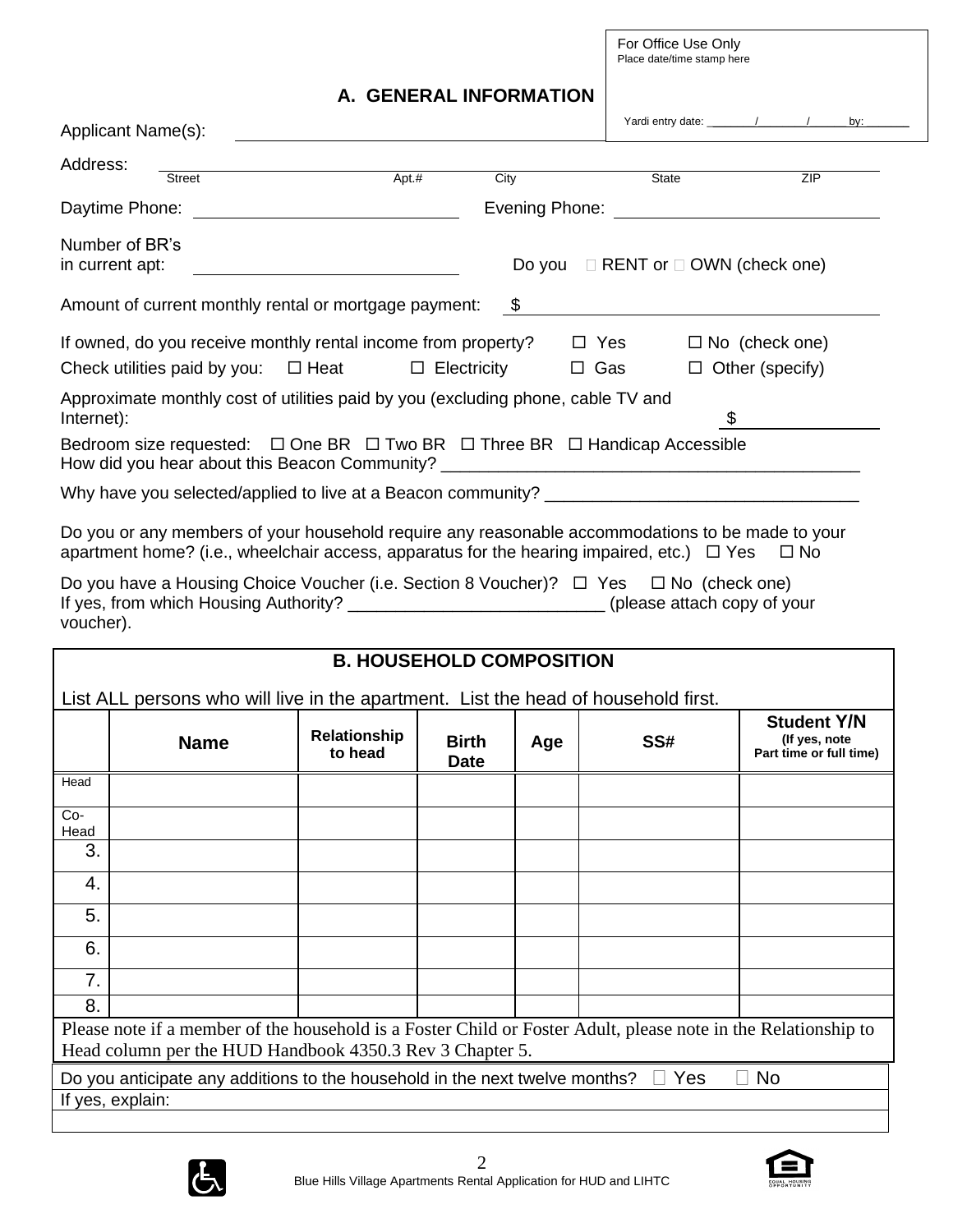## **C. STUDENT ELIGIBILITY**

## **STUDENT ELIGIBILITY FOR THE LOW INCOME HOUSING TAX CREDIT PROGRAM**

| Will all of the persons in the household be or have been full time students during<br>five calendar months of this calendar year, or the upcoming calendar year at an<br>educational institution (other than a correspondence school) with regular faculty<br>and students? | Yes  | No        |
|-----------------------------------------------------------------------------------------------------------------------------------------------------------------------------------------------------------------------------------------------------------------------------|------|-----------|
| If yes, answer the following questions:                                                                                                                                                                                                                                     |      |           |
| A full time student that was previously assisted by the state agency responsible for<br>child welfare services, foster care services, or adoption services?                                                                                                                 | Yes  | No.       |
| Are any full-time student(s) married and filing a joint tax return?                                                                                                                                                                                                         | Yes  | l No      |
| Are any student(s) enrolled in a job-training program receiving assistance under<br>the Job Training Partnership Act?                                                                                                                                                       | lYes | l No      |
| Is the full time student a Title IV/TANF recipient?                                                                                                                                                                                                                         | Yes  | <b>No</b> |
| Is the full time student a single parent living with his/her minor child and the parent<br>and child are not dependants on another's tax return, other than a parent of the<br>child?                                                                                       | Yes  | No        |

## **STUDENT ELIGIBILITY FOR HUD PROGRAMS**

| Is this household applying for Project Based Section 8, RAP, Rent Supp, Section<br>236, BMIR or Factored assistance?                                                                  | 'Yes | <b>No</b> |
|---------------------------------------------------------------------------------------------------------------------------------------------------------------------------------------|------|-----------|
| If no, no further questions are necessary to determine student eligibility, If yes, answer below.                                                                                     |      |           |
| Are any household members full or part time students enrolled in an accredited<br>institution of higher education and applying for subsidy separate from their parent<br>or guardian? | Yes  | <b>No</b> |
| If yes, additional documentation may be required to determine eligibility when an apartment is available.                                                                             |      |           |

If yes, additional documentation may be required to determine eligibility when an apartment is available.

## **D. CRIMINAL & RENTAL HISTORY BACKGROUND**

| Are you currently under eviction or have you been evicted?                                                                                                                             | Yes | <b>No</b> |  |  |  |
|----------------------------------------------------------------------------------------------------------------------------------------------------------------------------------------|-----|-----------|--|--|--|
| If yes, describe:                                                                                                                                                                      |     |           |  |  |  |
| Have you or any member of your household ever been convicted of or pled guilty or<br>"no contest" to any felony?                                                                       | Yes | <b>No</b> |  |  |  |
| Have you or any member of your household ever been convicted of or pled guilty or<br>"no contest" to a sexual offense?                                                                 | Yes | No        |  |  |  |
| Have you or any member of your household ever been convicted of or pled guilty or<br>"no contest" to any drug-related criminal offense?                                                | Yes | No        |  |  |  |
| Is any member of your household currently engaging in illegal use of drugs?                                                                                                            | Yes | <b>No</b> |  |  |  |
| Do you have a registration requirement under a state sex offender registration<br>program?                                                                                             | Yes | <b>No</b> |  |  |  |
| If yes, in what state?                                                                                                                                                                 |     |           |  |  |  |
| If yes, is the registration a lifetime requirement?                                                                                                                                    | Yes | <b>No</b> |  |  |  |
| Note: Federal regulations prohibit the admission to federally assisted housing of persons with a<br>lifetime registration requirement under a state sex offender registration program. |     |           |  |  |  |



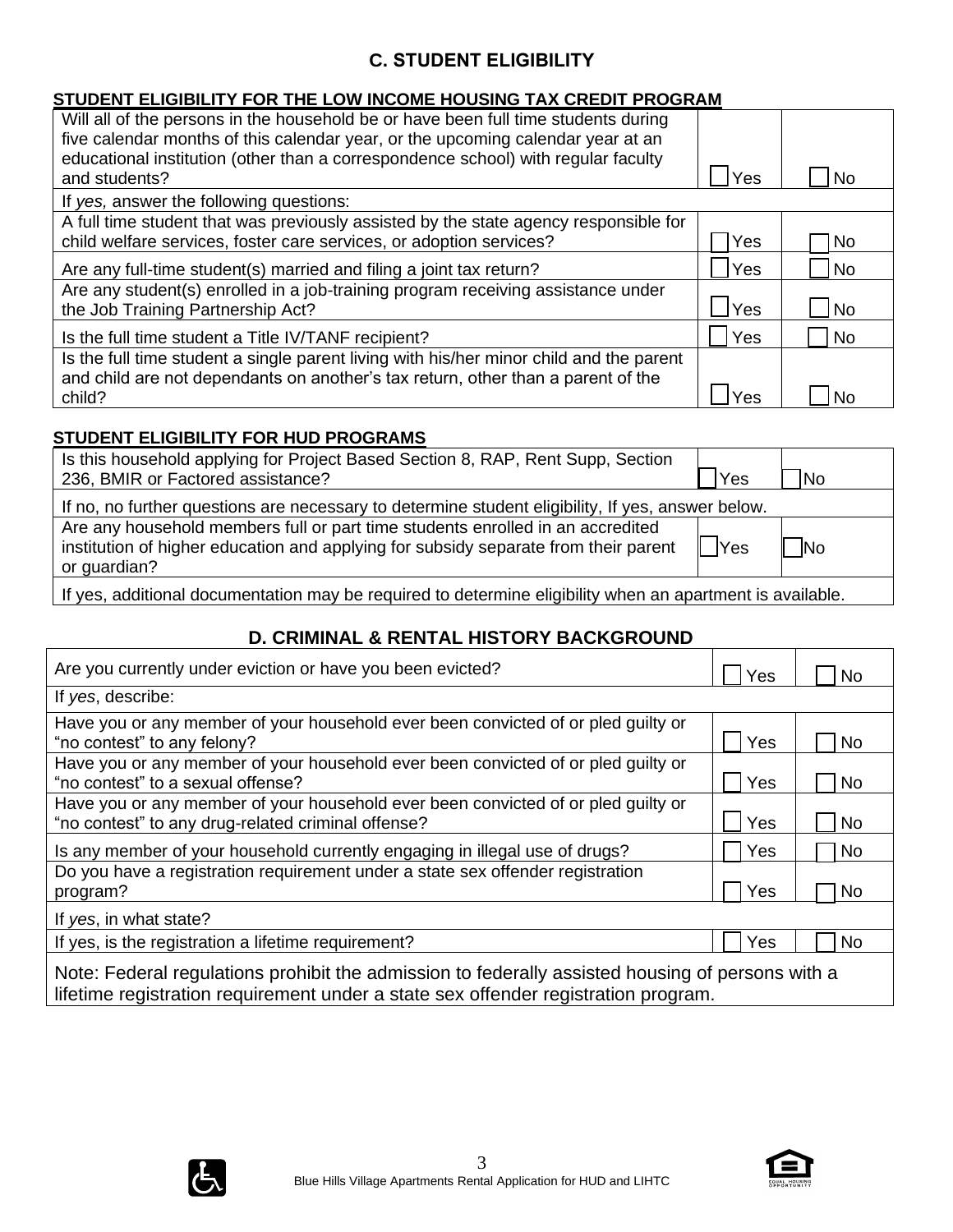## **E. INCOME**

| List ALL sources of income as requested below. If a section doesn't apply, cross out or write "NA". Do |
|--------------------------------------------------------------------------------------------------------|
| not leave any section BLANK. Attach appropriate documentation for each income source to this           |
| application (e.g. Social Security benefits statement, pay stubs, if applicable, etc.).                 |

| <b>Household Member Name</b> | <b>Source of Income</b>                                                                                                                                     | <b>Gross Monthly</b><br><b>Amount</b> |
|------------------------------|-------------------------------------------------------------------------------------------------------------------------------------------------------------|---------------------------------------|
|                              | <b>Social Security</b>                                                                                                                                      | \$                                    |
|                              | <b>Social Security</b>                                                                                                                                      | \$                                    |
|                              | <b>Social Security</b>                                                                                                                                      | \$                                    |
|                              | <b>SSI Benefits</b>                                                                                                                                         | \$                                    |
|                              | <b>SSI Benefits</b>                                                                                                                                         | \$                                    |
|                              | <b>SSI Benefits</b>                                                                                                                                         | \$                                    |
|                              | <b>Title IV/TANF</b>                                                                                                                                        | \$                                    |
|                              | Pension (list source)                                                                                                                                       | \$                                    |
|                              | Pension (list source)                                                                                                                                       | \$                                    |
|                              | <b>Adoption Subsidy</b>                                                                                                                                     | \$                                    |
|                              | <b>Annuity Income</b>                                                                                                                                       | \$                                    |
|                              | Veteran's Benefits (list claim #)                                                                                                                           | \$                                    |
|                              | <b>Disability Income</b>                                                                                                                                    | \$                                    |
|                              | <b>Unemployment Compensation</b>                                                                                                                            | \$                                    |
|                              | <b>Worker's Compensation</b>                                                                                                                                | \$                                    |
|                              | <b>Military Pay</b>                                                                                                                                         | \$                                    |
|                              | <b>Contributions to the Household</b><br>(monetary or otherwise)                                                                                            | \$                                    |
|                              | Net Income from a Business                                                                                                                                  | \$                                    |
|                              | Grants, Scholarships or other Financial Aid?                                                                                                                | \$                                    |
|                              | For the student(s) receiving financial aid are they<br>over age 23 with dependent children?                                                                 | <b>INo</b><br>Yesl                    |
|                              | For the student(s) receiving financial aid are they<br>applying for Section 8 as part of their<br>parent/guardian's household?                              | Yes∏No                                |
|                              | Interest Income (source)                                                                                                                                    | \$                                    |
|                              | <b>Rental Income from Real Estate</b>                                                                                                                       | \$                                    |
|                              | Long Term Medical Care Insurance Payments in<br>excess of \$180/day<br>Please attach your 4 most recent, consecutive pay stubs and/or other proof of income | \$                                    |

 $\bigoplus$ 



 $\overline{\phantom{a}}$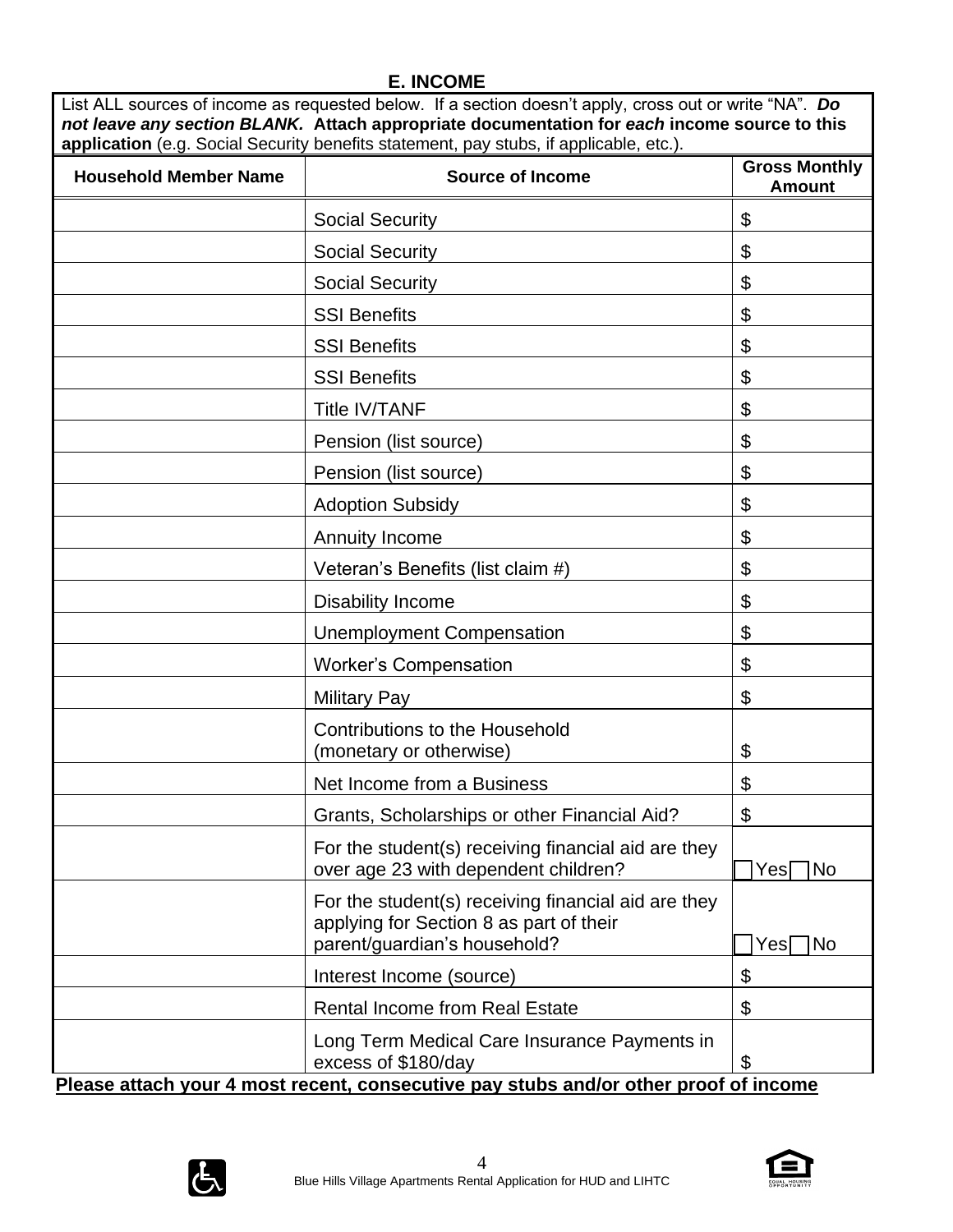| <b>Household Member Name</b><br><b>Source of Income</b>                                                                                                                    |                                                                                   |                          |  |
|----------------------------------------------------------------------------------------------------------------------------------------------------------------------------|-----------------------------------------------------------------------------------|--------------------------|--|
|                                                                                                                                                                            | <b>Employment amount</b>                                                          | \$                       |  |
|                                                                                                                                                                            | Employer:                                                                         |                          |  |
|                                                                                                                                                                            | <b>Position Held</b>                                                              |                          |  |
|                                                                                                                                                                            | How long employed:                                                                |                          |  |
|                                                                                                                                                                            | <b>Employment amount</b>                                                          | \$                       |  |
|                                                                                                                                                                            | Employer:                                                                         |                          |  |
|                                                                                                                                                                            | <b>Position Held</b>                                                              |                          |  |
|                                                                                                                                                                            | How long employed:                                                                |                          |  |
|                                                                                                                                                                            | <b>Employment amount</b>                                                          | \$                       |  |
|                                                                                                                                                                            | Employer:<br><b>Position Held</b>                                                 |                          |  |
|                                                                                                                                                                            |                                                                                   |                          |  |
|                                                                                                                                                                            | How long employed:                                                                |                          |  |
|                                                                                                                                                                            | <b>Employment amount</b>                                                          | \$                       |  |
|                                                                                                                                                                            | Employer:<br><b>Position Held</b>                                                 |                          |  |
|                                                                                                                                                                            | How long employed:                                                                |                          |  |
|                                                                                                                                                                            |                                                                                   |                          |  |
|                                                                                                                                                                            | <b>Alimony</b>                                                                    |                          |  |
|                                                                                                                                                                            | Are you <i>legally entitled</i> to receive alimony?                               | Yes<br><b>No</b>         |  |
|                                                                                                                                                                            | If yes, list the amount you are entitled to receive.                              | \$                       |  |
|                                                                                                                                                                            | Do you receive alimony?                                                           | Yes<br><b>No</b>         |  |
|                                                                                                                                                                            | If yes list amount you receive.                                                   | \$                       |  |
|                                                                                                                                                                            | <b>Child Support</b>                                                              |                          |  |
|                                                                                                                                                                            | Are you <i>legally entitled</i> to receive child support?                         | Yes<br><b>No</b>         |  |
|                                                                                                                                                                            | If yes list the amount you are entitled to receive.                               | \$                       |  |
|                                                                                                                                                                            | Do you receive child support?                                                     | Yes<br><b>No</b>         |  |
|                                                                                                                                                                            | If yes, list the amount you receive.                                              | \$                       |  |
|                                                                                                                                                                            | <b>Other Income</b>                                                               | \$                       |  |
|                                                                                                                                                                            | <b>Other Income</b>                                                               | $\overline{\mathcal{G}}$ |  |
|                                                                                                                                                                            | <b>TOTAL GROSS ANNUAL INCOME</b> (Based on the monthly amounts listed above x 12) | \$                       |  |
| TOTAL GROSS ANNUAL INCOME FROM PREVIOUS YEAR                                                                                                                               |                                                                                   | \$                       |  |
| Do you anticipate any changes to this income in the next 12 months?                                                                                                        |                                                                                   |                          |  |
| Is any member of the household legally entitled to receive income assistance?                                                                                              |                                                                                   |                          |  |
| Is any member of the household likely to receive income or assistance ( <i>monetary or not</i> ) from<br>someone who is not a member of the household as listed on Page 2? |                                                                                   |                          |  |
| If yes to any of the above, explain:                                                                                                                                       |                                                                                   |                          |  |
|                                                                                                                                                                            |                                                                                   |                          |  |
|                                                                                                                                                                            |                                                                                   |                          |  |



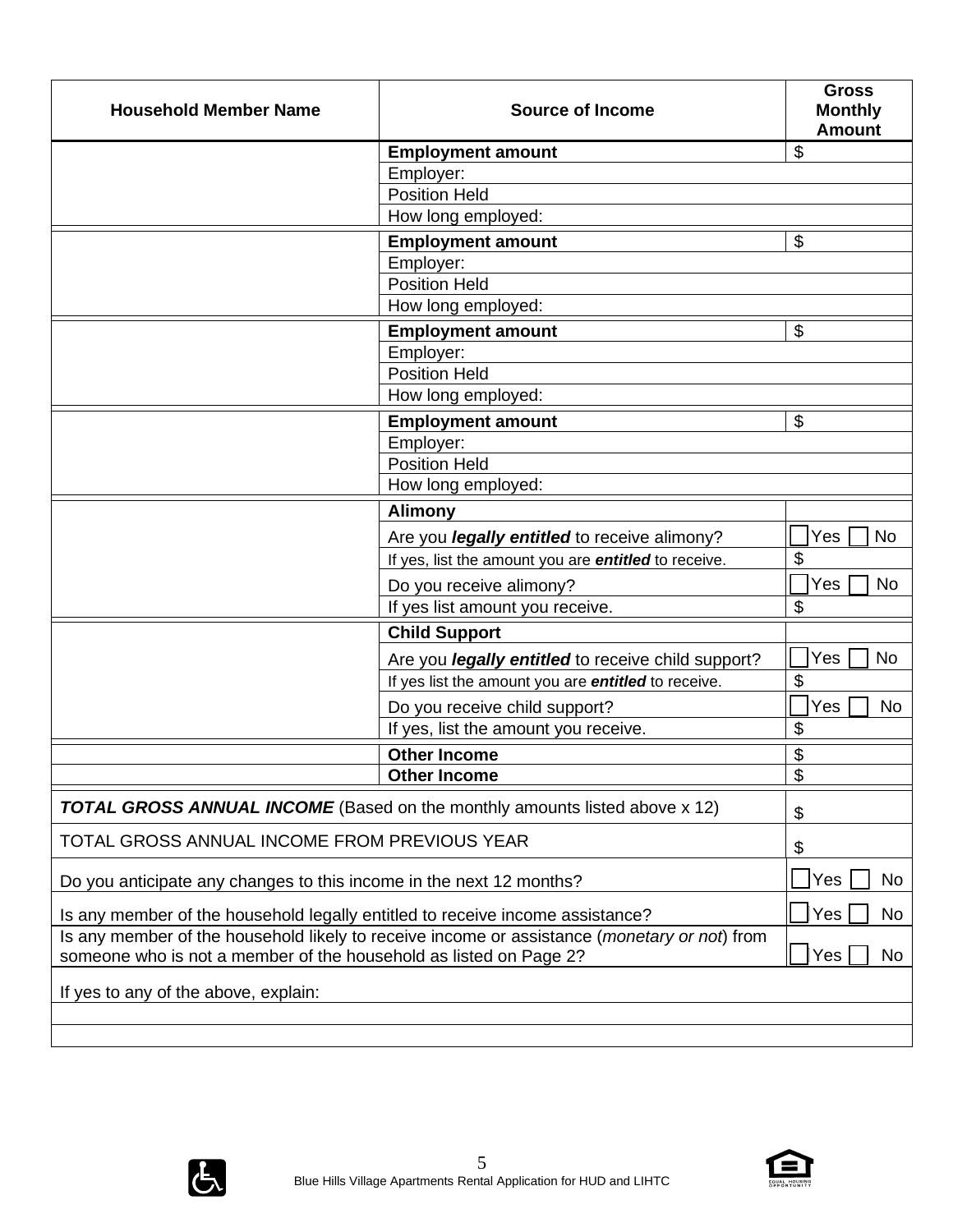|                                                                                                                                    |       |                                |               | <b>F. ASSETS</b>                    |                                                           |           |               |  |
|------------------------------------------------------------------------------------------------------------------------------------|-------|--------------------------------|---------------|-------------------------------------|-----------------------------------------------------------|-----------|---------------|--|
|                                                                                                                                    |       |                                |               |                                     | List assets for ALL household members, 18 years or older. |           |               |  |
| If your assets are too numerous to list here, please attach additional list.<br>If a section doesn't apply, cross out or write NA. |       |                                |               |                                     |                                                           |           |               |  |
| <b>Checking Accounts</b>                                                                                                           |       | #<br><b>Bank</b><br>Balance \$ |               |                                     |                                                           |           |               |  |
|                                                                                                                                    |       | #                              |               | <b>Bank</b>                         |                                                           |           | Balance \$    |  |
|                                                                                                                                    |       | #                              |               | <b>Bank</b>                         |                                                           |           | Balance \$    |  |
|                                                                                                                                    |       |                                |               |                                     |                                                           |           |               |  |
| <b>Savings Accounts</b>                                                                                                            |       | #                              |               | <b>Bank</b>                         |                                                           |           | Balance \$    |  |
|                                                                                                                                    |       | #                              |               | <b>Bank</b>                         |                                                           |           | Balance \$    |  |
|                                                                                                                                    |       | #                              |               | <b>Bank</b>                         |                                                           |           | Balance \$    |  |
| <b>Trust Account</b>                                                                                                               |       | #                              |               | <b>Bank</b>                         |                                                           |           | Balance \$    |  |
|                                                                                                                                    |       | #                              |               | <b>Bank</b>                         |                                                           |           | Balance \$    |  |
| Certificates                                                                                                                       |       | #                              |               | <b>Bank</b>                         |                                                           |           | Balance \$    |  |
| of Deposit (CD)                                                                                                                    |       | #                              |               | <b>Bank</b>                         |                                                           |           | Balance \$    |  |
|                                                                                                                                    |       | #                              |               | <b>Bank</b>                         |                                                           |           | Balance \$    |  |
|                                                                                                                                    |       |                                |               |                                     |                                                           |           |               |  |
|                                                                                                                                    |       | #                              |               | <b>Bank</b>                         |                                                           |           | Balance \$    |  |
| <b>Credit Union</b>                                                                                                                |       | #                              |               | <b>Bank</b>                         |                                                           |           | Balance \$    |  |
|                                                                                                                                    |       |                                |               |                                     |                                                           |           |               |  |
| <b>Savings Bonds</b>                                                                                                               |       | $\#$                           |               | <b>Maturity Date</b>                |                                                           | Value \$  |               |  |
|                                                                                                                                    |       | #                              |               | <b>Maturity Date</b>                |                                                           | Value \$  |               |  |
|                                                                                                                                    |       | #<br><b>Maturity Date</b>      |               |                                     | Value \$                                                  |           |               |  |
| <b>Retirement Accounts</b>                                                                                                         |       | #                              |               | Administrator                       |                                                           | Value \$  |               |  |
| (401k, 403b, IRA, etc)                                                                                                             |       | #                              |               | Administrator                       |                                                           | Value \$  |               |  |
|                                                                                                                                    |       | #                              | Administrator |                                     | Value \$                                                  |           |               |  |
|                                                                                                                                    |       |                                |               |                                     |                                                           |           |               |  |
| Whole Life Insurance                                                                                                               |       | #                              |               |                                     |                                                           |           | Cash Value \$ |  |
| Whole Life Insurance                                                                                                               |       | #                              |               |                                     |                                                           |           | Cash Value \$ |  |
|                                                                                                                                    |       |                                |               |                                     |                                                           |           |               |  |
| <b>Mutual Funds</b>                                                                                                                | Name: |                                |               | #Shares:                            | Interest or Dividend \$                                   |           | Value \$      |  |
|                                                                                                                                    | Name: |                                |               | Interest or Dividend \$<br>#Shares: |                                                           |           | Value \$      |  |
|                                                                                                                                    | Name: |                                |               | #Shares:                            | Interest or Dividend \$                                   |           | Value \$      |  |
|                                                                                                                                    | Name: |                                | #Shares:      |                                     | Dividend Paid \$                                          |           | Value \$      |  |
| <b>Stocks</b>                                                                                                                      | Name: |                                |               | #Shares:                            | Dividend Paid \$                                          |           | Value \$      |  |
|                                                                                                                                    | Name: |                                |               | #Shares:                            | Dividend Paid \$                                          |           | Value \$      |  |
|                                                                                                                                    |       |                                |               |                                     |                                                           |           |               |  |
| <b>Bonds</b>                                                                                                                       | Name: |                                |               | #Shares:                            | Interest or Dividend \$                                   |           | Value \$      |  |
| Investment                                                                                                                         |       |                                |               |                                     |                                                           | Appraised |               |  |
| <b>Property</b>                                                                                                                    |       |                                |               |                                     |                                                           | Value \$  |               |  |



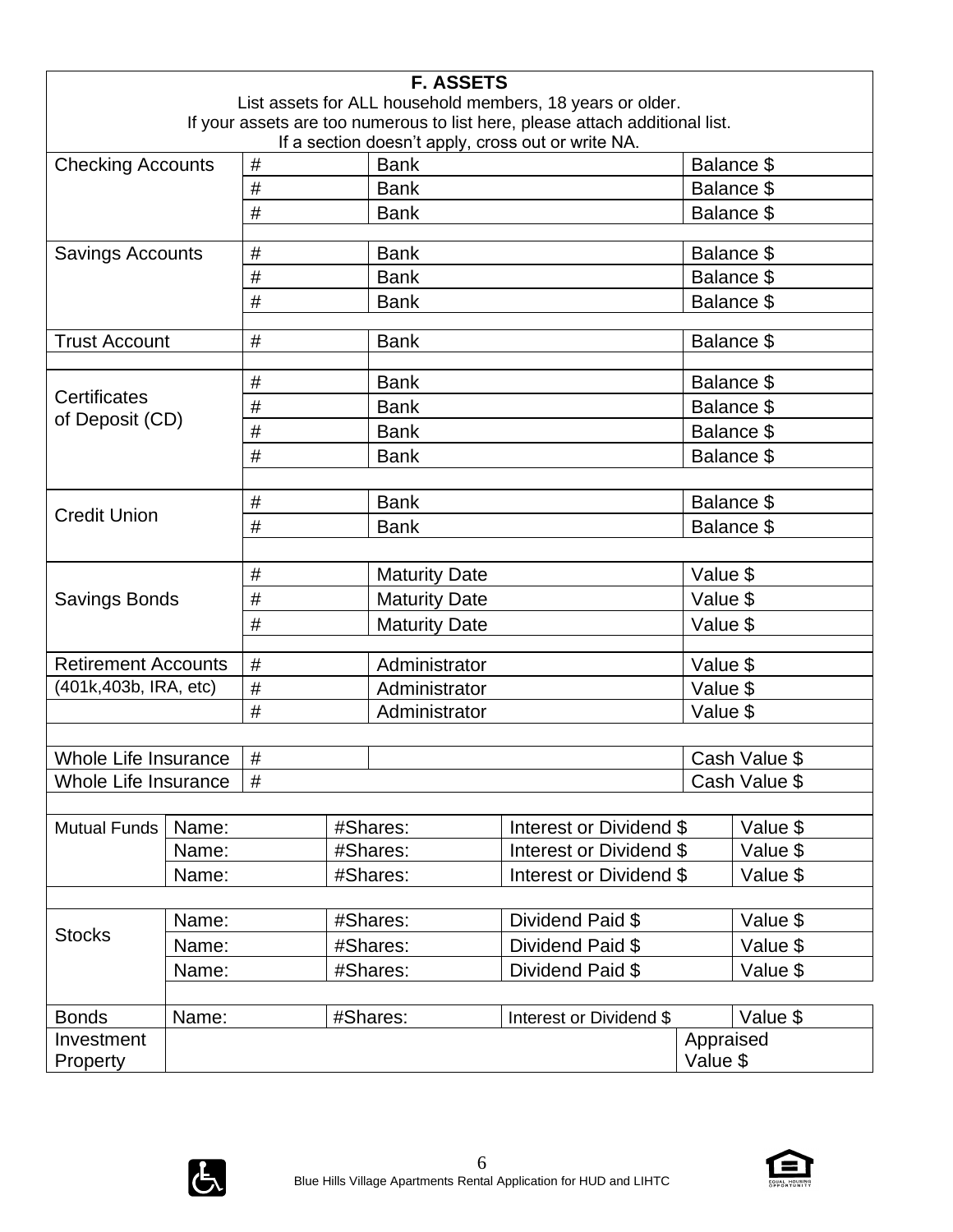| <b>Real Estate Property:</b>              | Do you own any property? | No<br>Yes |
|-------------------------------------------|--------------------------|-----------|
| If yes, Type of property:                 |                          |           |
| Location of property:                     |                          |           |
| <b>Appraised Market Value</b>             |                          |           |
| Mortgage or outstanding loans balance due |                          | Œ         |
| Amount of annual insurance premium        |                          | S         |
| Amount of most recent tax bill            |                          | S         |
|                                           |                          |           |

| Have you sold/disposed of any property in the last 2 years? | No<br>Yes |
|-------------------------------------------------------------|-----------|
| If yes, Type of property                                    |           |
| Market value when sold/disposed                             |           |
| Amount sold/disposed for                                    |           |
| Date of transaction                                         |           |

| Have you disposed of any other assets in the last 2 years (Example: given<br>away money to relatives, set up Irrevocable Trust Accounts, etc.)? | No<br>Yes |
|-------------------------------------------------------------------------------------------------------------------------------------------------|-----------|
| If yes, describe the asset                                                                                                                      |           |
| Date of disposition                                                                                                                             |           |
| Amount disposed                                                                                                                                 |           |
|                                                                                                                                                 |           |
| Do you have any other assets not listed above (excluding personal property)?                                                                    | Yes<br>No |

## **G. REFERENCE INFORMATION**

| <b>Current Landlord</b> | Name:             |             |
|-------------------------|-------------------|-------------|
|                         | Address:          |             |
|                         | Home Phone:       | Bus. Phone: |
|                         | Dates of Tenancy: |             |
| <b>Prior Landlord</b>   | Name:             |             |
|                         | Address:          |             |
|                         | Home Phone:       | Bus. Phone: |
|                         | Dates of Tenancy: |             |
|                         | Name:             |             |
| <b>Prior Landlord</b>   | Address:          |             |
|                         | Home Phone:       | Bus. Phone: |
|                         | Dates of Tenancy: |             |



*If yes, please list:*

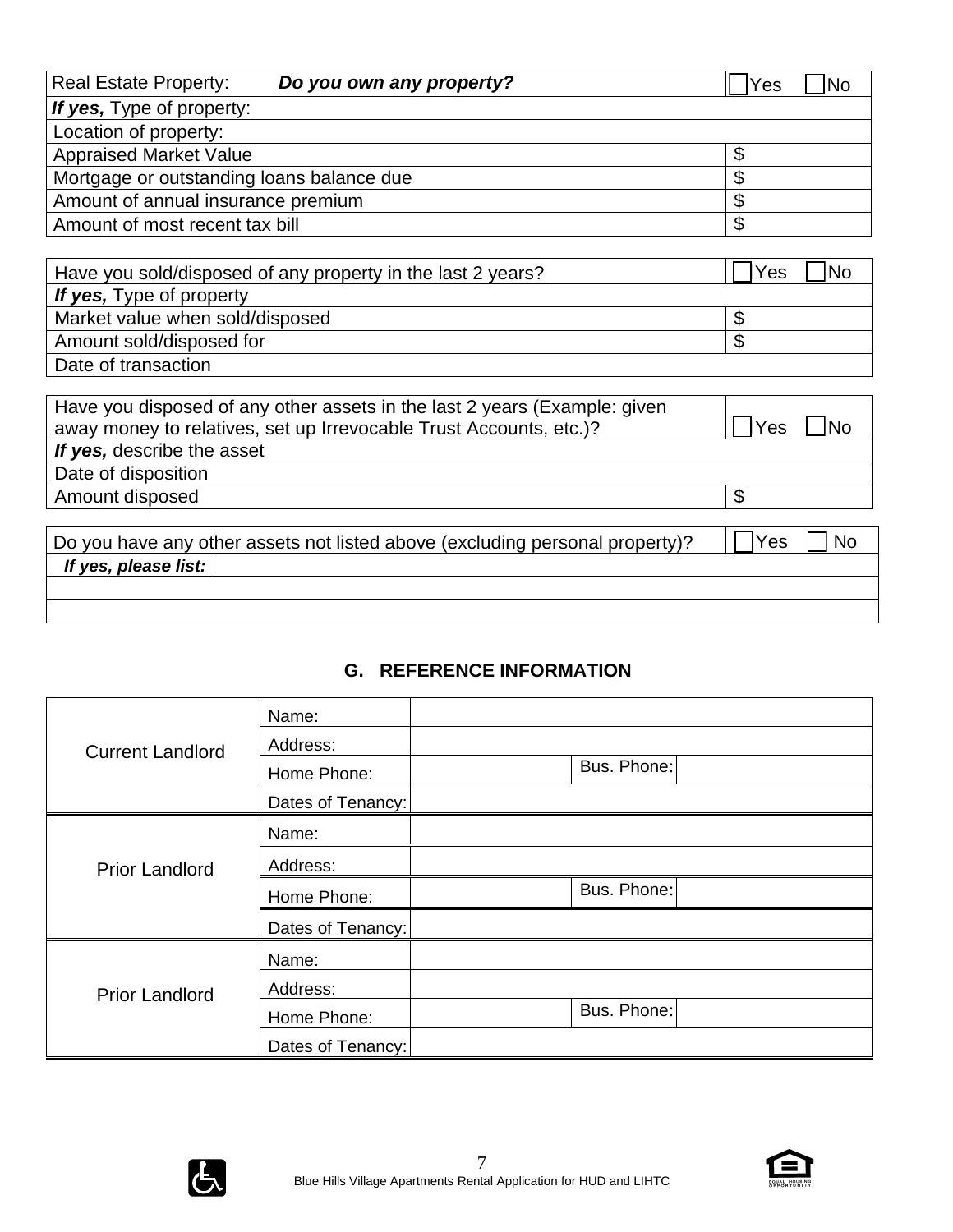| Credit Reference #1:         |          |
|------------------------------|----------|
| Address:                     |          |
| Account #:                   | Phone #: |
| Credit Reference #2:         |          |
| Address:                     |          |
| Account #:                   | Phone #: |
| Personal Reference #1:       |          |
| Address:                     |          |
| Relationship:                | Phone #: |
| Personal Reference #2:       |          |
| Address:                     |          |
| Relationship:                | Phone #: |
|                              |          |
| In case of emergency notify: |          |

| I In case of emergency notify: |          |
|--------------------------------|----------|
| Name:                          | Address: |
| Relationship:                  | Phone #: |

| H. DEMOGRAPHIC INFORMATION (Optional)<br>These are optional questions, but are important for fair housing purposes.<br>Please indicate appropriate category. Thank you. |                                     |                                   |
|-------------------------------------------------------------------------------------------------------------------------------------------------------------------------|-------------------------------------|-----------------------------------|
| Ethnicity of Head of Household #                                                                                                                                        |                                     |                                   |
| 1. Hispanic                                                                                                                                                             | 2. Non-Hispanic                     | 3. Declined to Report             |
| Race of Head of Household #                                                                                                                                             |                                     |                                   |
| American Indian or Alaskan Native<br>2. Asian or Pacific Islander                                                                                                       | 3. African American<br>4. Caucasian | 5. Other<br>6. Declined to Report |

## **I. VEHICLE AND PET INFORMATION** (if applicable)

List any cars, trucks, or other vehicles owned. Parking will be provided for one vehicle. Arrangements with Management will be necessary for more than one vehicle.

| Type of Vehicle:                  | License Plate #: |  |  |
|-----------------------------------|------------------|--|--|
| Year/Make:                        | Color:           |  |  |
| Type of Vehicle:                  | License Plate #: |  |  |
| Year/Make:                        | Color:           |  |  |
| Is a pet a member of your family? | No<br>Yes        |  |  |
| If yes, describe:                 |                  |  |  |



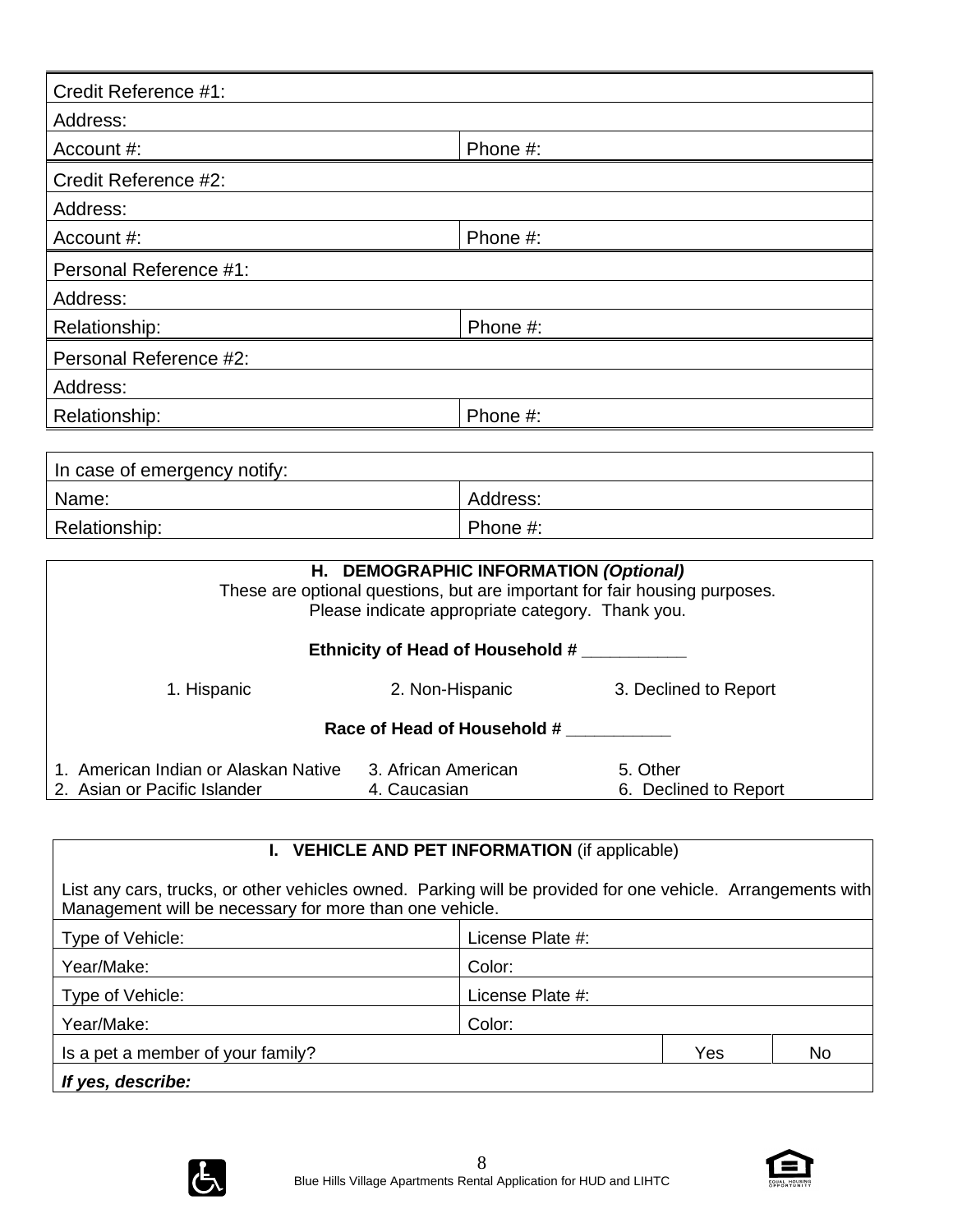| <b>J. OTHER INFORMATION</b><br><b>Community Eligibility</b>                                                                                                                                                                                                                                                                                                                                                            |
|------------------------------------------------------------------------------------------------------------------------------------------------------------------------------------------------------------------------------------------------------------------------------------------------------------------------------------------------------------------------------------------------------------------------|
|                                                                                                                                                                                                                                                                                                                                                                                                                        |
| Elderly and/or Disability Eligibility (where applicable): For some applicable HUD-regulated communities,<br>we are required by HUD to request the following information for the purpose of determining eligibility for<br>admission and/or to give special considerations with regard to allowances in determining rent. Please<br>check the box or boxes that apply.                                                  |
| Head of Household, Spouse or Co-Head is:<br>$\Box$ 62 years of age or older<br>51-61 years of age<br><b>Disabled</b>                                                                                                                                                                                                                                                                                                   |
| <b>Enterprise Income Verification (EIV) System Notification</b>                                                                                                                                                                                                                                                                                                                                                        |
| HUD's EIV System enables this community to cross reference resident-reported benefits and wage income<br>to ensure the integrity of income and rent calculations. Please initial here that you have read this<br>Notification. If you have any questions, you are encouraged to ask the management staff.<br>HOH Initials: ______________Co-Resident Initials: ________________Co-Resident Initials: _________________ |
| Federally Assisted Housing Requirement per 24 C.F.R. Part 5 Section 5.856                                                                                                                                                                                                                                                                                                                                              |
| Federal regulations prohibit the admission to federally assisted housing of persons with a lifetime<br>registration requirement under a state sex offender registration program.                                                                                                                                                                                                                                       |
| Do you have a registration requirement under a state<br>٠<br>sex offender registration program?                                                                                                                                                                                                                                                                                                                        |
| If so, in what state?<br>٠                                                                                                                                                                                                                                                                                                                                                                                             |
| Is the registration requirement a lifetime requirement?                                                                                                                                                                                                                                                                                                                                                                |
| Implementation of the Violence Against Women and Justice Department Reauthorization Act of 2005                                                                                                                                                                                                                                                                                                                        |
| <b>No</b><br>Yes<br>Are you a victim of domestic violence, dating violence or stalking?<br>If yes, please complete the Certification of Domestic Violence, Dating Violence or Stalking form (HUD-<br>91066) which will be provided by the management staff upon request.                                                                                                                                               |
|                                                                                                                                                                                                                                                                                                                                                                                                                        |

**THIS IS A** *SMOKE-FREE* **COMMUNITY. THIS POLICY MEANS "NO SMOKING",** *NOT* **"NO SMOKERS".** 

**EVERYONE IS WELCOME TO APPLY FOR AN APARTMENT AT** 

## **A BEACON COMMUNITY**



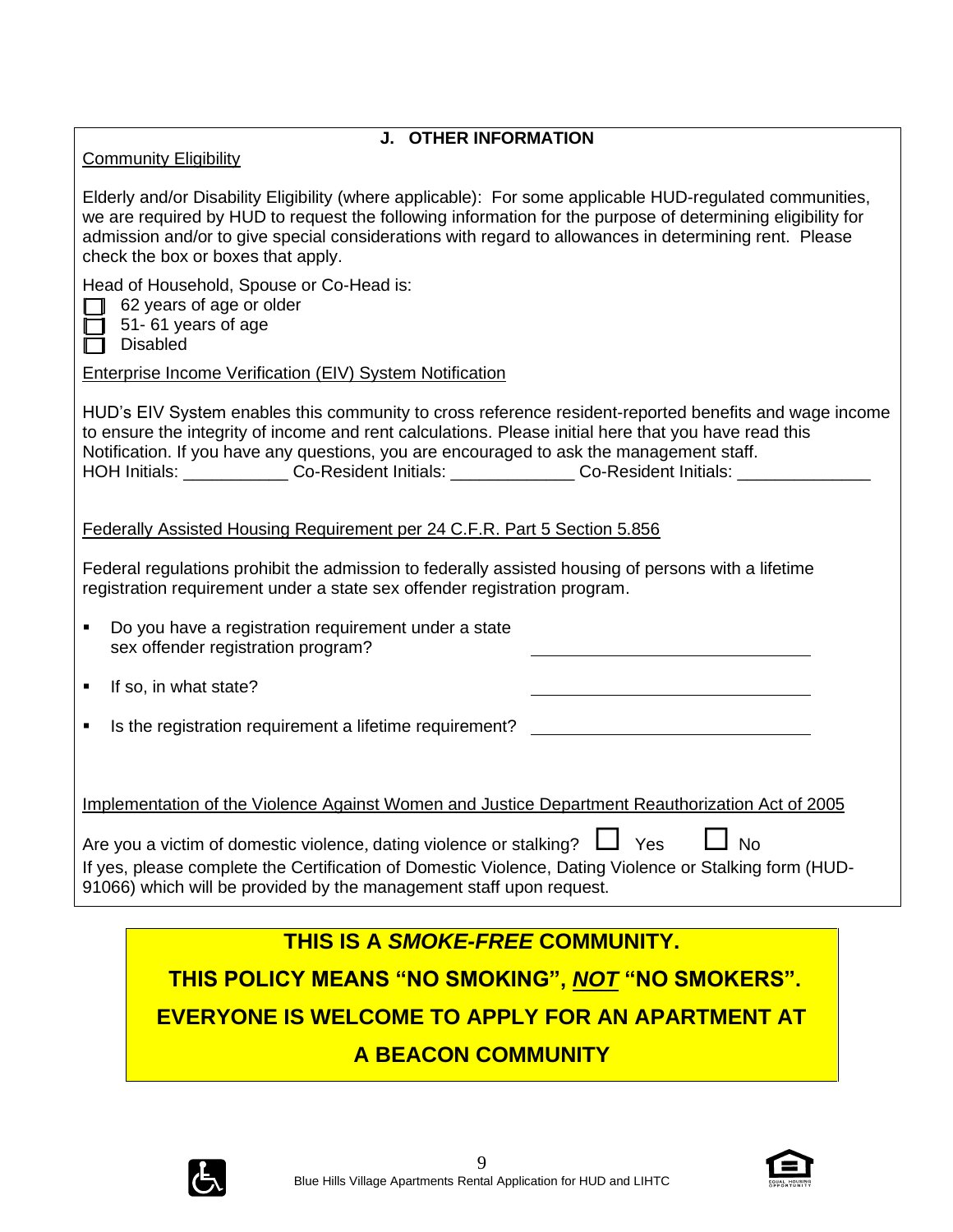#### **CERTIFICATION**

I/We hereby certify that I/We Do/Will Not maintain a separate subsidized apartment home in another location. I/We further certify that this will be my/our permanent residence. I/We understand I/We must pay a security deposit for this apartment prior to occupancy. I/We understand that my/our eligibility for housing will be based on applicable income limits and by management's selection criteria. I/We certify that all information in this application is true to the best of my/our knowledge and I/We understand that false statements or information are punishable by law and will lead to cancellation of this application or termination of tenancy after occupancy. All adult applicants, 18 or older, must sign application.

In consideration for being permitted to apply for this apartment, I Applicant, do represent all information in this application to be true and that the owner/manager/employee/agent may rely on this information when investigating and accepting this Rental Application. Applicant hereby authorizes the owner/manager/agent to make independent investigations to determine my credit, financial standing, criminal background, including sex offender registration history, and character standing. Applicant authorizes any person, or background checking agency having any information on him/her to release any and all information to the owner/manager/employee or their agents or background checking agencies. Applicant hereby releases, remises and forever discharges, from any action whatsoever, in law and equity, and all owners, managers and employees or agents, both of landlord and their credit checking agencies in connection with processing, investigating, or credit checking this application, and will hold harmless from any suit or reprisal whatsoever.

Beacon Residential Management Limited Partnership, Agent for this community, does not discriminate on the basis of race, color, religion, sex, national origin, familial status, physical or mental disability, ancestry, marital status, sexual orientation, age (except minors) or lawful source of income in the access or admission to its programs or employment, or in its programs, activities, functions or services.

| (Signature of Resident)                  | Date |
|------------------------------------------|------|
|                                          |      |
| (Signature of Co-Resident)               | Date |
|                                          |      |
| (Signature of Co-Resident)               | Date |
|                                          |      |
| (Signature of Management Representative) | Date |

#### **PENALTIES FOR MISUSING THIS CONSENT:**

Title 18, Section 1001 of the U.S. Code states that a person is guilty of a felony for knowingly and willingly making false or fraudulent statements to any department of the United States Government. HUD and any owner (or any employee of HUD or the owner) may be subject to pen alties for unauthorized disclosures or improper use of information collected based on the consent form. Use of the information collected based on this verification form is restricted to the purposes cited above. Any person who knowingly or willingly requests, obtains or discl oses any information under false pretenses concerning an applicant or participant may be subject to a misdemeanor and fined not more than \$5,000. Any applicant or participant affected by negligent disclosure of information may bring civil action for damages, and seek other relief, as may be appropri ate, against the officer or employee of HUD or the owner responsible for the unauthorized disclosure or improper use. Penalty provisions for misusing the social security number are contained in the Social Security Act at 208 (a) (6), (7) and (8). Violation of these provisions are cited as violations of 42 U.S.C. 408 (a) (6), (7) and (8).

Note: Upon request to the Agent, you have the right to receive a Tenant Selection Plan Summary (with Program Description Insert) which summarizes the tenant application process, including eligibility and screening requirements, for occupancy in the Development.



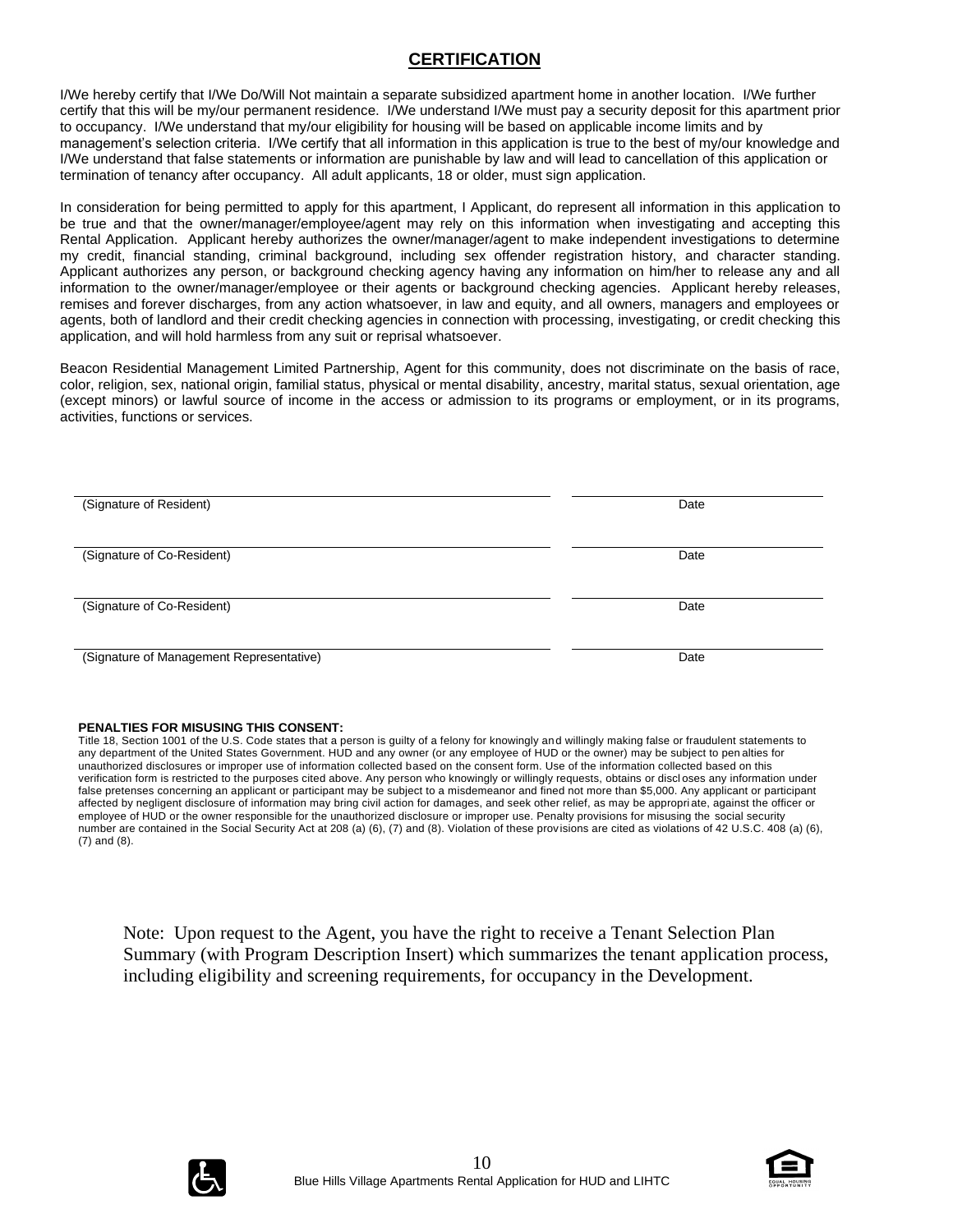## **RENTAL APPLICATION (Affordable Programs) -- Continued**

#### **OPTIONAL QUESTIONS TO ASCERTAIN IF AN APPLICANT IS ELIGIBLE FOR PRIORITY STATUS PLEASE INDICATE YES OR NO TO EACH QUESTION**

**1st Priority:** Are you Homelessness due to Displacement by Natural Forces: An applicant, otherwise eligible and qualified, who has been displaced by:

- (i) fire not due to the negligence or intentional act of applicant or a household member;
- (ii) earthquake, flood or other natural cause; or
- (iii) a disaster declared or otherwise formally recognized under disaster relief laws.

YES No No No

**2nd Priority:** Are you Homelessness due to Displacement by Public Action (Urban Renewal): An applicant, otherwise eligible and qualified, who will be displaced within 90 days, or has been displaced within the three years prior to application, by:

- (i) any low rent housing project as defined in M.G. L. c. 121B,  $\S$  1, or
- (ii) a public slum clearance or urban renewal project initiated after January 1, 1947, or
- (iii) other public improvement.

YES No

**3rd Priority :** Are you Homelessness due to Displacement by Public Action (Sanitary Code) Violations): An applicant, othrwise eligible and qualified, who is being displaced, or has been displaced within 90 days prior to application, by enforcement of minimum standards of fitness for human habitation established by the State Sanitary Code or local ordinances, provided that:

- (i) neither the applicant nor a household member has caused or substantially contributed to the cause of enforcement proceedings; and
- (ii) the applicant has pursued available ways to remedy the situation by seeking assistance through the courts or appropriate administrative or enforcement agencies.

YES No No

Note: For purposes of this subsection, "enforcement" is interpreted as a formal condemnation of the apartment. Citation for code violations does not, without more, constitute a condemnation.



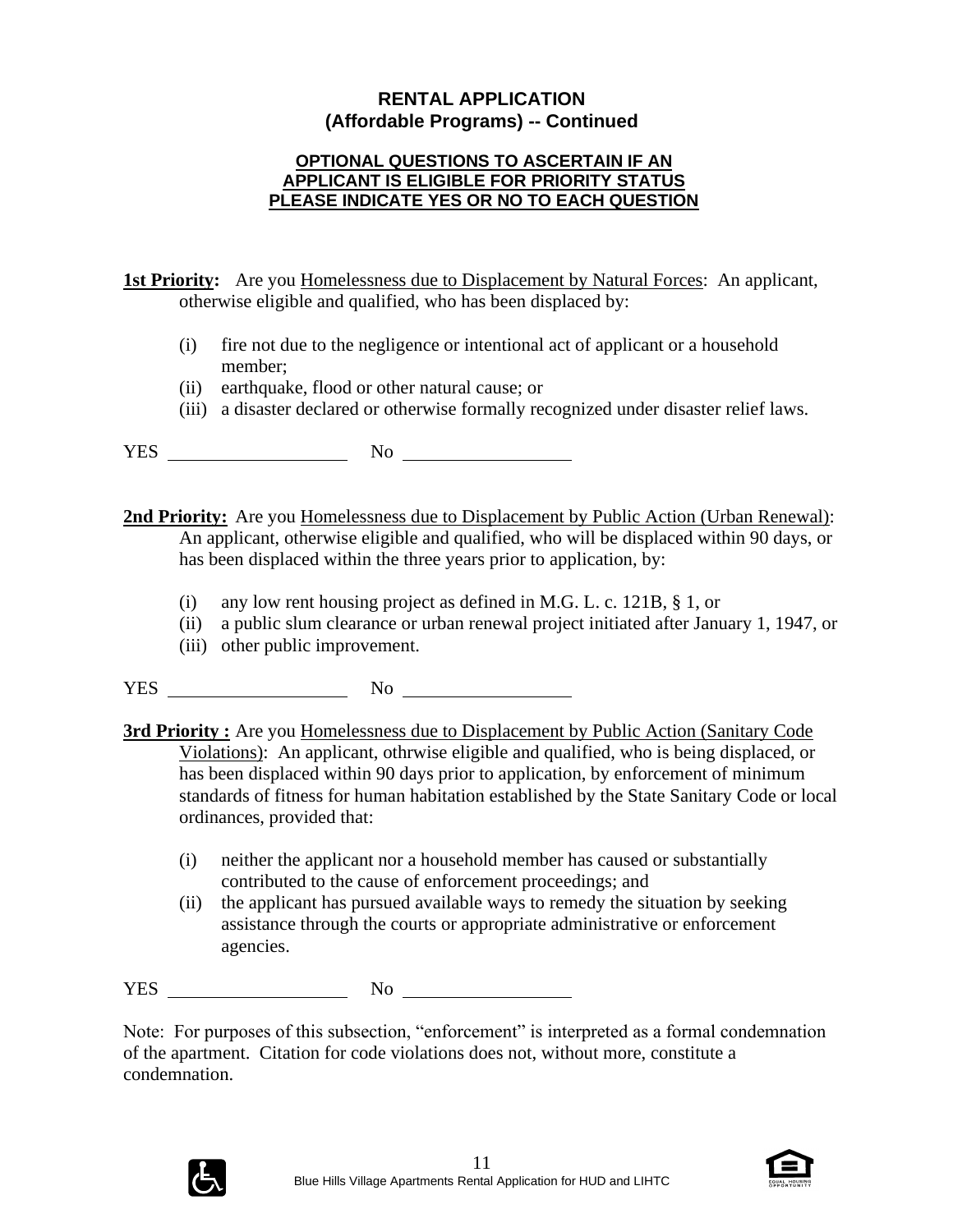- **4th Priority:** Are you Involuntary Displaced by Domestic Violence: "Domestic Violence" as defined in M.G.L. c. 209A means actual or threatened physical violence directed against one or more members of the applicant's family by a spouse or other member of the applicant's household. An applicant is involuntarily displaced by domestic violence if:
	- (i) The applicant has vacated a housing unit because of domestic violence; or
	- (ii) The applicant lives in a housing unit with a person who engages in domestic violence.

YES No

If the applicant is still living in the housing unit with a person who engages in domestic violence at the time of selection, the violence must have occurred within six months or be of a continuing nature.

Priority for Involuntary Displacement by Domestic Violence applies only to households with one or more children under the age of 18.

## **Head of household must initial verifying the Priority status selection here:**

**(initial above)**



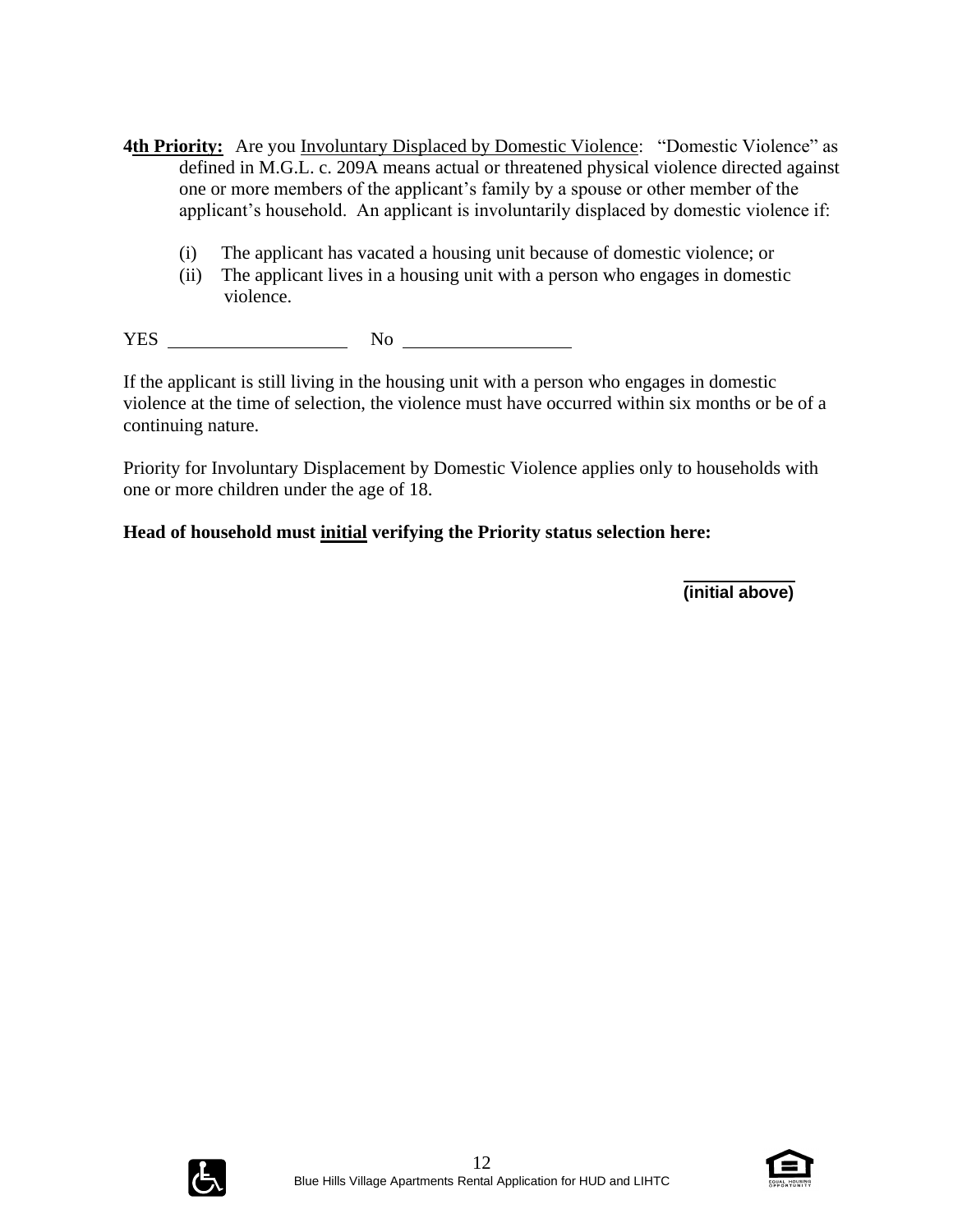#### **VERIFICATION OF LANDLORD HISTORY**

## **ALL APPLICANTS: PLEASE SIGN 2ND PAGE ONLY. FORM TO BE FILLED IN BY THE BLUE HILLS VILLAGE'S STAFF.**

|     | DATE:                               |
|-----|-------------------------------------|
| TO: | FROM: Blue Hills Village Apartments |
|     | 735 Randolph Street                 |
|     | Canton, MA 02021                    |
|     | PH: 781-821-0044 Fax: 781-821-5167  |

SUBJECT: Verification of Information Supplied by the Applicant Shown Below for Housing **Assistance** 

| NAME           |  |
|----------------|--|
| <b>ADDRESS</b> |  |
|                |  |

This person has applied for housing assistance under a program of the U.S. Department of Housing and Urban Development (HUD). HUD requires the housing owner to verify all information that is used in determining this person's eligibility or level of benefits.

We ask your cooperation in providing the following information and returning it to the Property Manager of the property shown at the top of this form. Your prompt return of this information will help to assure timely processing of the application for assistance. Enclosed is a self-addressed, stamped envelop for this purpose. The applicant/resident has consented to this release of information as shown here.

#### **INFORMATION BEING REQUESTED BY LANDLORD/PREVIOUS LANDLORD**

|  | 1. When did the referenced applicant move in: |
|--|-----------------------------------------------|
|--|-----------------------------------------------|

- 2. When did the referenced applicant move out:\_\_\_\_\_\_\_\_\_\_\_\_\_\_\_ (if applicable).
- 3. How many bedrooms?  $\cdot$  ; how many persons lived in the unit?
- 4. What was the monthly rent? \$\_\_\_\_\_\_\_\_\_. Please circle which utilities were included in the monthly rent: Gas/Electric/Water
- 5. Was the applicant ever late in the payment of the monthly rent? 2. The monormular state is not in the payment of the monthly rent? and after the  $5<sup>th</sup>$  day of the month, how many times was the applicant late over the past twelve (12) months?

\_\_\_\_\_\_\_\_\_\_\_\_\_\_\_\_\_\_\_\_\_\_\_\_\_\_\_\_\_\_\_\_\_\_\_\_\_\_\_\_\_\_\_\_\_\_\_\_\_\_\_\_\_\_\_\_\_\_\_\_\_\_\_\_\_\_\_\_\_\_\_\_\_\_\_\_

\_\_\_\_\_\_\_\_\_\_\_\_\_\_\_\_\_\_\_\_\_\_\_\_\_\_\_\_\_\_\_\_\_\_\_\_\_\_\_\_\_\_\_\_\_\_\_\_\_\_\_\_\_\_\_\_\_\_\_\_\_\_\_\_\_\_\_\_\_\_\_\_\_\_\_\_

\_\_\_\_\_\_\_\_\_\_\_\_\_\_\_\_\_\_\_\_\_\_\_\_\_\_\_\_\_\_\_\_\_\_\_\_\_\_\_\_\_\_\_\_\_\_\_\_\_\_\_\_\_\_\_\_\_\_\_\_\_\_\_\_\_\_\_\_\_\_\_\_\_\_\_\_

6. What living conditions did the applicant maintain? Please check.

\_\_\_\_\_\_\_\_ Acceptable housekeeping (safe and sanitary) \_\_\_\_\_\_\_\_ Unacceptable housekeeping. Please describe (including but not limited to pest infestation, hoarding, etc.):



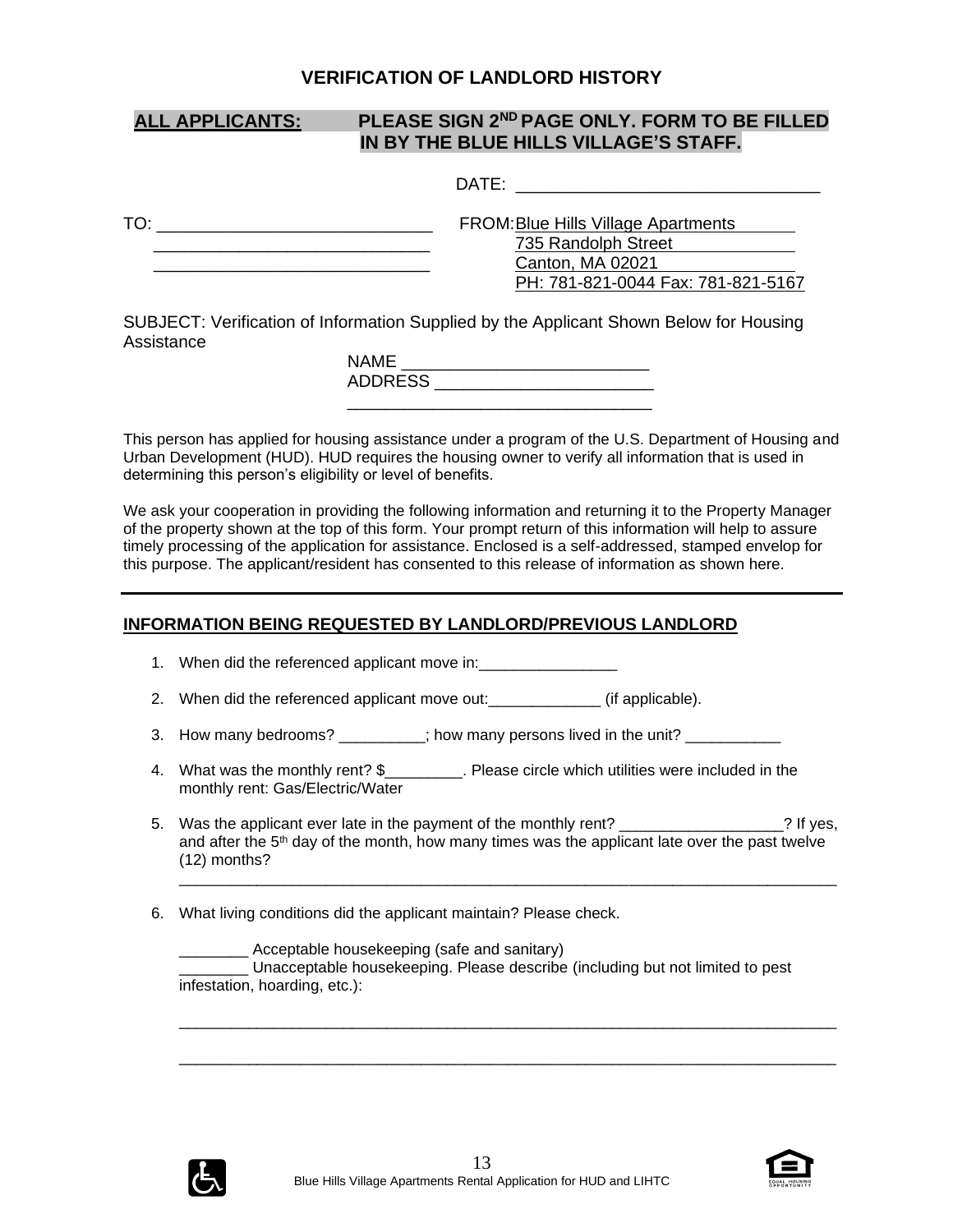| 7. | Did you receive any resident complaints in reference to the applicant? _______.<br>If yes, please explain:                                                                          |      |                                                                                           |
|----|-------------------------------------------------------------------------------------------------------------------------------------------------------------------------------------|------|-------------------------------------------------------------------------------------------|
| 8. | vacating?                                                                                                                                                                           |      | Did the applicant give a proper vacate notice? ___________. What was the reason given for |
| 9. |                                                                                                                                                                                     |      |                                                                                           |
|    | 10. Additional Comments:                                                                                                                                                            |      |                                                                                           |
|    | <u> 2000 - Jan James James Jan James James James James James James James James James James James James James Jam</u><br>Print Name and Title of Person<br>Supplying the Information |      | Name of Agency/Organization                                                               |
|    | Signature of Person<br>Supplying the Information                                                                                                                                    | Date | Telephone Number with Area Code                                                           |

RELEASE I hereby authorize the release of the requested information.

\_\_\_\_\_\_\_\_\_\_\_\_\_\_\_\_\_\_\_\_\_\_\_\_\_\_\_\_\_\_\_\_\_\_\_\_ \_\_\_\_\_\_\_\_\_\_\_\_\_\_\_\_\_\_\_\_\_\_\_\_\_\_\_\_\_\_\_\_\_\_\_\_\_ Signature of Applicant Date

PENALTIES FOR MISUSING THIS CONSENT:

Title 18, Section 1001 of the U.S. Code states that a person is guilty of a felony for knowingly and willingly making false or fraudulent statements to any department of the United States Government. HUD and any owner (or any employee of HUD or the owner) may be subject to penalties for unauthorized disclosures or improper use of information collected based on the consent form. Use of the information collected based on this verification form is restricted to the purposes cited above. Any person who knowingly or willingly requests, obtains or discloses any information under false pretenses concerning an applicant or participant may be subject to a misdemeanor and fined not more than \$5,000. Any applicant or participant affected by negligent disclosure of information may bring civil action for damages, and seek other relief, as may be appropriate, against the officer or employee of HUD or the owner responsible for the unauthorized disclosure or improper use. Penalty provisions for misusing the social security number are contained in the Social Security Act at 208 (a) (6), (7) and (8). Violation of these provisions are cited as violations of 42 U.S.C. 408 (a) (6), (7) and (8).



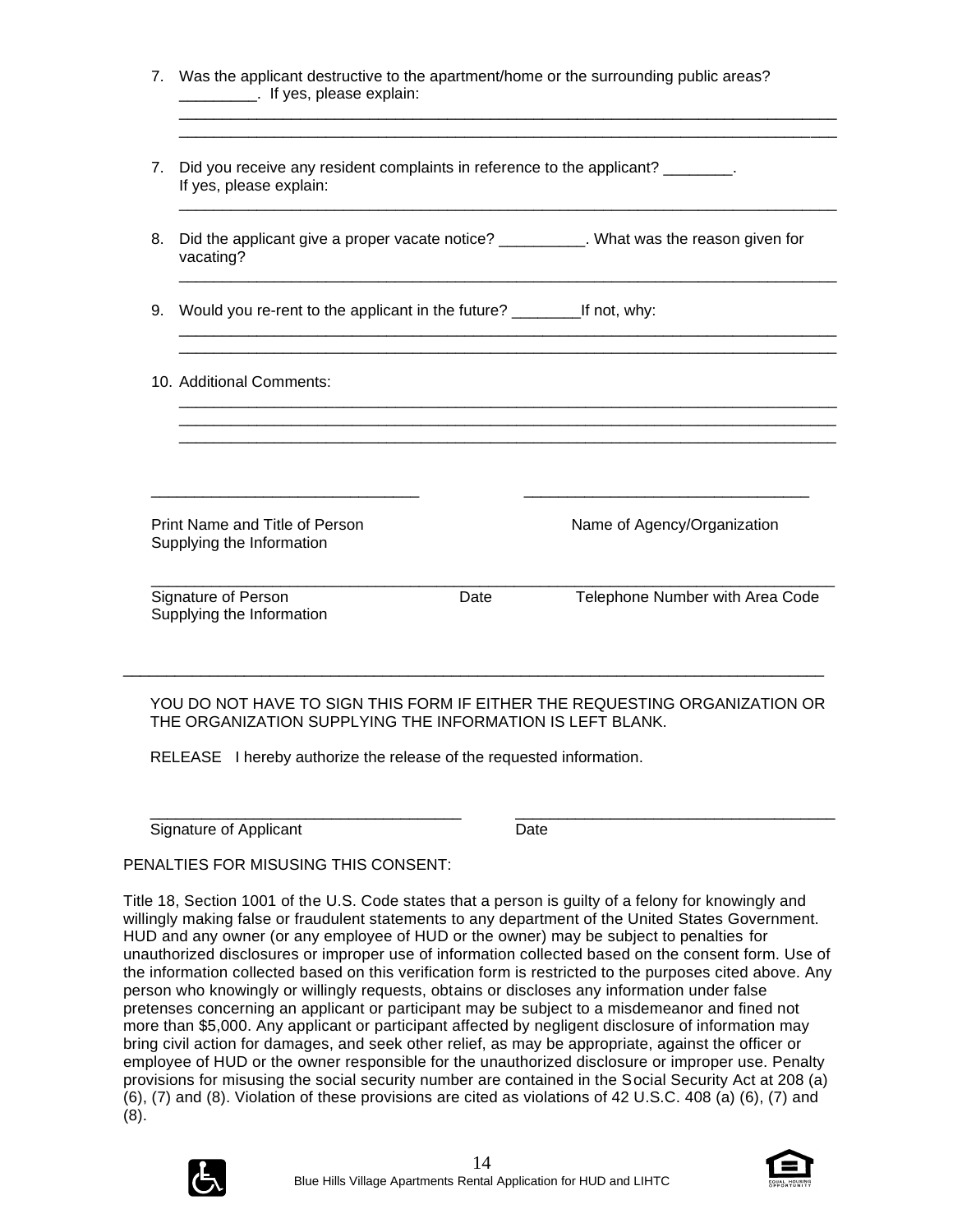# **Applicant's and Resident's Right to Request a Reasonable Accommodation**

If you have a disability and you need:

- A *change or waiver in the rules or policies* of the community to afford equal access and full enjoyment of your apartment home, the common facilities or to participate in special programs located at the community;
- A *physical modification* in your apartment or to some other feature of the community which would afford you equal access and full enjoyment of your apartment home or use of the facilities located at the community; or
- A *more effective means of communication* to provide official information or permit you to contact the management office.

Then you can request these modifications or exceptions to how the community conducts its operations by making a request for a Reasonable Accommodation. The right to request a Reasonable Accommodation is established under federal and state law.

If you have a physical or mental limitation (disability) which meets the legal definitions under federal and state law and have a request that is not too expensive or difficult to arrange *and* this request will provide you with improved use of your apartment home or the common facilities of the community, then we will try to fulfill your request.

You may make this request in writing by completing a *Reasonable Accommodation Request Form* or some other type of permanent and comprehensible document (e.g., a tape cassette) which answers all the questions on the Request Form. If you need assistance completing the Request Form, we can put you in touch with group(s) that can better assist you. If you require additional information about our procedures, we will be happy to explain them in a manner that is fully comprehensible by you. If this requires the use of sign language or another alternative form of communication, we will attempt to meet your needs.

We will give you an answer within ten (10) working days of our receipt of a Reasonable Accommodation Request unless there is a problem getting the information we require to verify the appropriateness of the request. If we require additional time, we will notify you and explain the reason for the delay. We will let you know if we require additional information or if we would like to propose an alternative solution which has an equal outcome to the accommodation requested.

If for any reason we are unable to fulfill your accommodation request, we will provide you with an explanation. You will then have ten (10) working days from the date of denial to provide additional information before we consider the matter closed.

You may obtain a Reasonable Accommodation Request Form at the management office. If you have a disability and have any comments on your experience at the community, please contact the onsite Property Manager who will make arrangements for you to be contacted to discuss your experience.

Applicant/Resident Signature Date